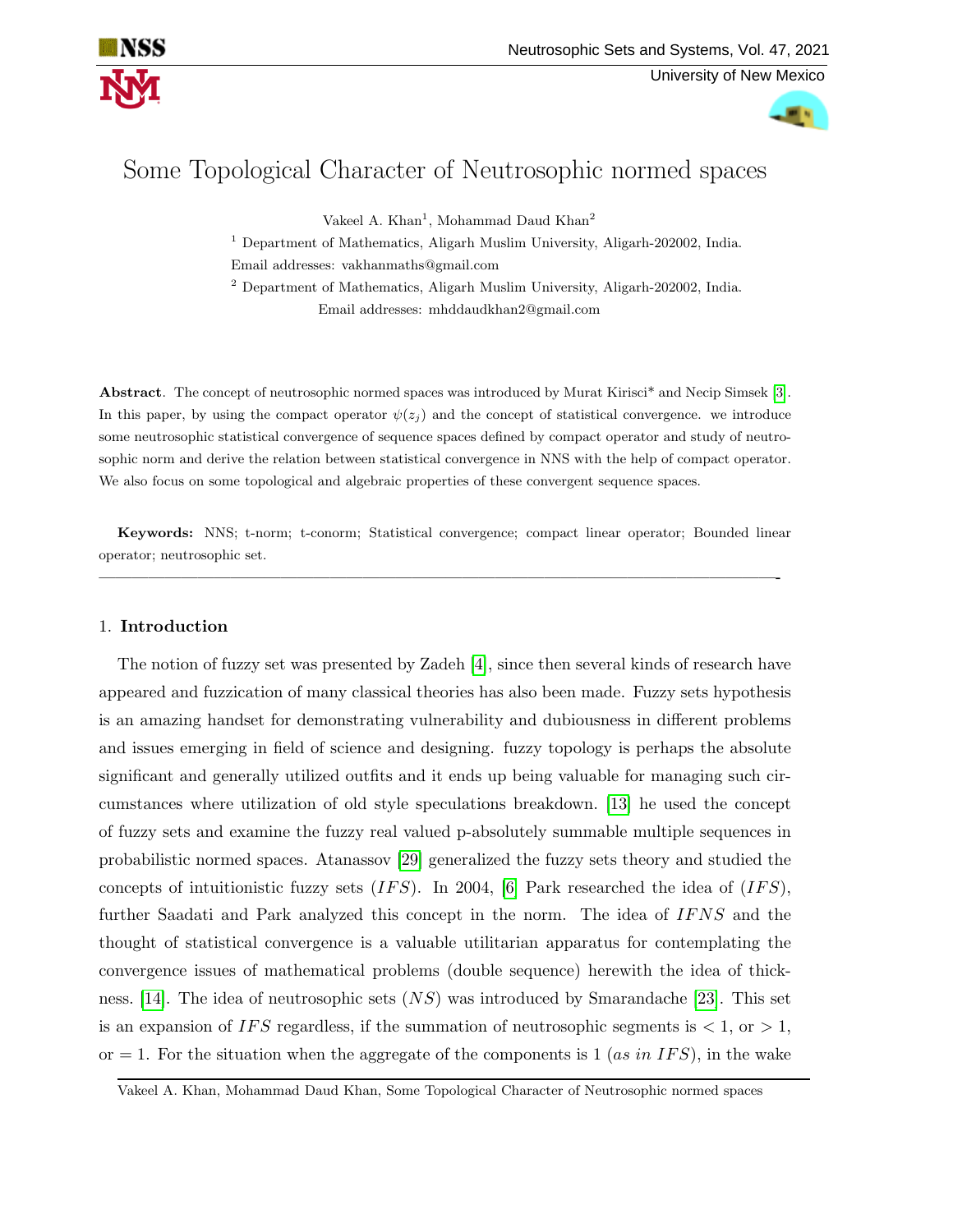of satisfying the condition by applying the neutrosophic set operators, different outcomes can be acquired by applying the intuitionistic fuzzy  $(IF)$  operators, since the IF operators disregard the *(indeterminacy)*, while the  $NS$  operators taken into cognizance of the indeterminacy at a similar level as  $(truth - membership)$  and  $(falschool - nonmembersip)$  are taken. [\[26\]](#page-13-3) using the idea of neutrosophic sets defined the notion of Neutrosophic Bipolar Vague Soft Set and Its Application to Decision Making Problems. Further, Smarandache [\[9,](#page-12-5) [10,](#page-12-6) [12,](#page-12-7) [35\]](#page-13-4) investigated neutroalgebra which is generalization of partial algebra , neutroalgebraic structures and antialgebraic structures. NS is likewise more adaptable and effective in light of the fact that it handles, aside from autonomous (free) components, additionally partially independent and dependent components, while  $IFS$  can't manage these cases. Moreover [\[38\]](#page-13-5) define neutrosophic fuzzy matrices and Some Algebraic Operations. Smarandache [\[1,](#page-12-8) [34\]](#page-13-6) analyzed the conflict between neutrosophic rationale, intuitionistic fuzzy rationale, and the comparing NS and IF S. [\[11\]](#page-12-9) defined Neutrosophic simply soft open set in neutrosophic soft topological space. Moreover, Bera and Mahapatra [\[24\]](#page-13-7) introduced the neutrosophic soft linear space. Bera and Mahapatra [\[25\]](#page-13-8) studied convexity, metric, Cauchy sequence, and neutrosophic soft norm linear space (NSNLS). [\[15\]](#page-12-10) A lot of developments have been made in this areas after the work of Das, S and Pramanik, S defined the Generalized neutrosophic b-open sets in neutrosophic topological space. Further, [\[21\]](#page-13-9) examine Neutrosophic Multiset Topological Space. [\[17\]](#page-13-10) another term find Statistically pre-Cauchy fuzzy real-valued sequences defined by Orlicz function. Later on, the concepts of statistical convergence of double sequences have been analyzed in IFNS by Mursaleen and Mohiuddin [\[14\]](#page-12-4). Quite recently, Kirisci and Simsek [\[3\]](#page-12-0) introduced the notion of NNS and statistical convergence. Further [\[8\]](#page-12-11) examine On almost statistical convergence of new type of generalized difference sequence of fuzzy numbers. Since NNS is a natural generalization of IFNS and statistical convergence. [\[19\]](#page-13-11) defined a new concept On pointwise statistical convergence of order alpha of sequences of fuzzy mappings. In this paper we aim to define novel statistical convergence of sequence spaces. sequence spaces using neutrosophic norm and using compact operator as a tool and discussed their topological and algebraic properties. We mention the following notions that will be put to use in the paper further.

#### 2. Preliminaries

:

**Definition 2.1.** A sequence  $z = (z_i)$  is called a  $\delta$  -convergent to the number  $\xi$  for each  $\varepsilon > 0$ , the set  $Y(\epsilon)$  has  $\delta$ -density zero, where

$$
Y_{\epsilon}(F) = \{ j \in \mathbb{N} : |z_j - \xi| \ge \epsilon \}
$$
\n<sup>(1)</sup>

we write  $S_{\delta}$  –  $\lim z = \xi$  or  $z_j \to \xi(S_{\delta}).$ 

Vakeel A. Khan, Mohammad Daud Khan, Some Topological Character of Neutrosophic normed spaces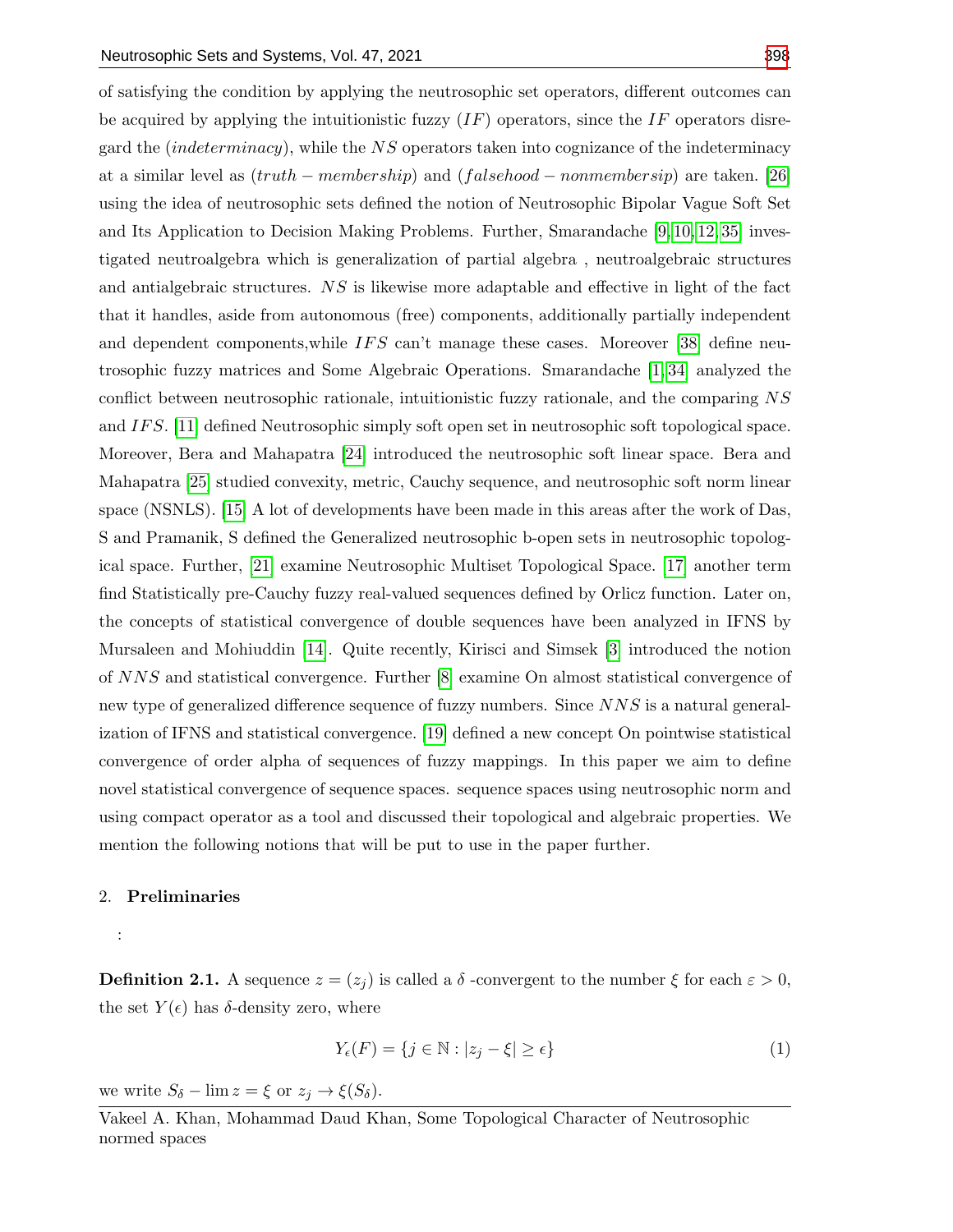**Definition 2.2.** [\[14\]](#page-12-4) A sequence  $z = (z_j)$  is called statistically Cauchy sequences if  $\exists$ , a number  $\mathcal{K} = \mathcal{K}(\epsilon)$  such that for each  $\epsilon > 0$ 

$$
\lim_{j \to \infty} \frac{1}{j} |\{ i \le j : |z_i - (z_{\mathcal{N}})| \ge \epsilon \}| = 0.
$$
 (2)

**Definition 2.3.** [\[7\]](#page-12-12) Let  $X \neq \emptyset$ , the W intuitionistic fuzzy set,  $W \subset X$  is defined by

$$
\mathcal{W} = \{ \langle z, \mathbf{T}(z), \mathbf{F}(z) \rangle : z \in X \},\tag{3}
$$

where  $\mathbf{T}(z), \mathbf{F}(z): X \to [0, 1], \mathbf{T}(z) = (\text{Truth})$  and  $\mathbf{F}(z) = (\text{Falsehood})$  respectively.

$$
0 \le \mathbf{T}(z) + \mathbf{F}(z) \le 1
$$

**Definition 2.4.** [\[31\]](#page-13-12) Let  $X \neq \phi$  and  $W \subset X$  Then,

$$
\mathcal{W}_{NS} = \{ \langle z, \mathbf{T}(z), \mathbf{I}(z), \mathbf{F}(z) \rangle : z \in X \},\
$$

where  $\mathbf{T}(z), \mathbf{I}(z), \mathbf{F}(z) : X \to [0, 1], \mathbf{T}(z) = \text{Truth}, \mathbf{I}(z) = \text{Indeterminacy}, \text{ and } \mathbf{F}(z) = \text{False}$ hood respectively.

$$
0 \le \mathbf{T}(z) + \mathbf{I}(z) + \mathbf{F}(z) \le 3.
$$

The components of neutrosophic are  $\mathbf{T}(z), \mathbf{I}(z)$  and  $\mathbf{F}(z)$  independent of each other.

**Definition 2.5.** [\[1\]](#page-12-8) Suppose  $X \neq \emptyset$ , Q and R are neutrosophic sets in X. Then,

(a) 
$$
Q \subset R \iff \mathbf{T}_Q(z) \leq \mathbf{T}_R(z), \mathbf{I}_Q(z) \leq \mathbf{I}_R(z), \mathbf{F}_Q(z) \geq \mathbf{F}_R(z) \ \forall \ z \in X
$$
  
\n(b)  $Q = R \iff \mathbf{T}_Q(z) = \mathbf{T}_R(z), \mathbf{I}_Q(z) = \mathbf{I}_R(z), \mathbf{F}_Q(z) = \mathbf{F}_R(z) \ \forall \ z \in X$   
\n(c)  $Q \cap R = \{ \langle z, \min(\mathbf{T}_Q(z), \mathbf{T}_R(z)), \min(\mathbf{I}_Q(z), \mathbf{I}_R(z)), \min(\mathbf{F}_Q(z), \mathbf{F}_R(z)) \rangle \mid z \in X \}$   
\n(d)  $Q \cup R = \{ \langle z, \max(\mathbf{T}_Q(z), \mathbf{T}_R(z, \max(\mathbf{I}_Q(z), \mathbf{I}_R(z)), \max(\mathbf{F}_Q(z), \mathbf{F}_R(z)) \rangle, z \in X \}$   
\n(e)  $Q^c = \{ \langle z, \mathbf{F}_Q(z), 1 - \mathbf{I}_R(z), \mathbf{T}_Q(z) \rangle \mid z \in X \}$   
\n(f)  $Q \setminus R = \{ \langle z, \mathbf{T}_Q(z) \min \mathbf{F}_R(z), \mathbf{I}_Q(z) \min 1 - \mathbf{I}_R(z), \mathbf{F}_Q(z) \max \mathbf{T}_R(z) \rangle \mid z \in X \}$ .

**Definition 2.6.** [\[40\]](#page-13-13) Consider a binary operation  $\diamond$  on the interval. if satisfying following axioms,

 $\diamond : [0, 1]^2 \longrightarrow [0, 1]$ 

\n- (1) 
$$
\hat{\alpha} \diamond \hat{\beta} = \hat{\beta} \diamond \hat{\alpha}
$$
\n- (2)  $(\hat{\alpha} \diamond \hat{\beta}) \diamond \hat{\lambda} = \hat{\alpha} \diamond (\hat{\beta} \diamond \hat{\lambda})$
\n- (3)  $\hat{\alpha} \diamond 1 = \hat{\alpha} \forall \hat{\alpha} \in [0, 1]$ ,
\n- (4)  $\hat{\alpha} \diamond \hat{\beta} \leq \hat{\lambda} \diamond \hat{\upsilon}$  whenever  $\hat{\alpha} \leq \hat{\lambda}$  and  $\hat{\beta} \leq \hat{\upsilon}$  for each  $\hat{\alpha}, \hat{\beta}, \hat{\lambda}, \hat{\upsilon} \in [0, 1]$ .
\n

Vakeel A. Khan, Mohammad Daud Khan, Some Topological Character of Neutrosophic normed spaces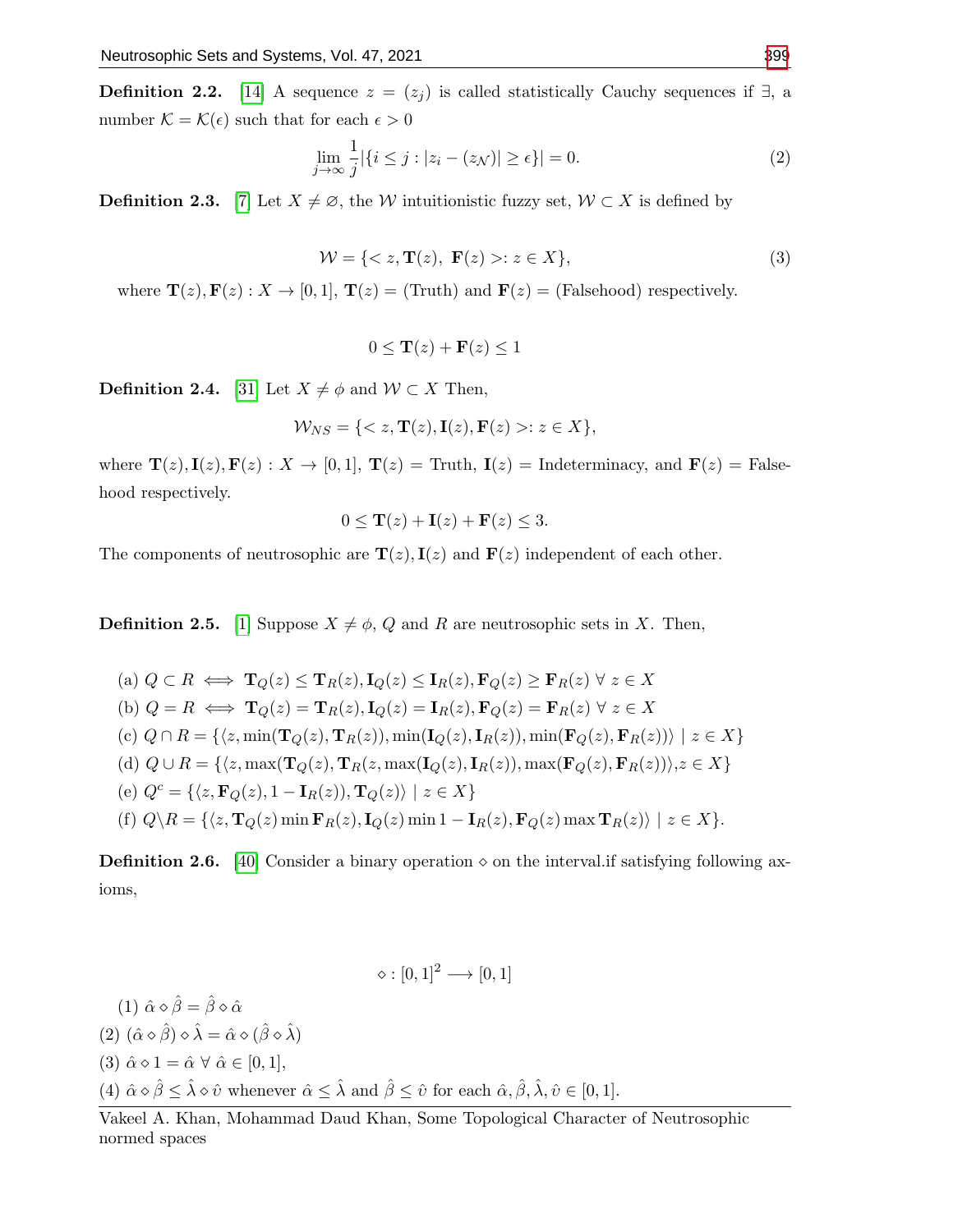is called a continuous t-norm.

where  $\wedge = \min$  and  $\vee = \max$ .

**Example 2.7.** For  $\hat{\alpha}, \hat{\beta} \in [0, 1]$ , define  $\hat{\alpha} \diamond \hat{\beta} = \hat{\alpha} \hat{\beta}$  or  $\hat{\alpha} \diamond \hat{\beta} = \wedge \{\hat{\alpha}, \hat{\beta}\}\$ . then  $\diamond$  is continuous t-norm.

**Definition 2.8.** [\[40\]](#page-13-13) Consider a binary operation  $\star$  on the interval. if satisfying following axioms,

 $\star : [0, 1]^2 \longrightarrow [0, 1]$ 

(1)  $\hat{\alpha} \star \hat{\beta} = \hat{\beta} \star \hat{\alpha}$ (2)  $(\hat{\alpha} \star \hat{\beta}) \star \hat{\lambda} = \hat{\alpha} \star (\hat{\beta} \star \hat{\lambda})$ (3)  $\hat{\alpha} \star 0 = \hat{\alpha} \forall \hat{\alpha} \in [0, 1],$ (4)  $\hat{\alpha} \star \hat{\beta} \leq \hat{\lambda} \star \hat{v}$  whenever  $\hat{\alpha} \leq \hat{\lambda}$  and  $\hat{\beta} \leq \hat{v}$  for each  $\hat{\alpha}, \hat{\beta}, \hat{\lambda}, \hat{v} \in [0, 1]$ . is called a continuous t-conorm. where  $\wedge = \min$  and  $\vee = \max$ .

**Example 2.9.** Consider  $\hat{\alpha}, \hat{\beta} \in [0, 1]$ . define  $\hat{\alpha} \star \hat{\beta} = \Delta \{\hat{\alpha} + \hat{\beta}, 1\}$  or  $\hat{\alpha} \star \hat{\beta} = \Delta \{\hat{\alpha}, \hat{\beta}\}\$ . Then  $\star$ is continuous t-conorm

**Definition 2.10.** [\[3\]](#page-12-0) Take X as a vector space and  $\mathcal{M} = \{ \langle x, \mathbf{T}(z), \mathbf{I}(z), \mathbf{F}(z) \rangle : z \in X \}$  be a normed space such that  $\mathbf{T}(z), \mathbf{I}(z), \mathbf{F}(z) : X \times R^+ \to [0, 1]$ . Assume  $\diamond$  show the continuous t-norm and  $\star$  be a continuous t-conorm respectively, then  $V = (X, \mathcal{M}, \diamond, \star)$  is called (NNS). if the subsequent terms holds;  $\forall z, a \in X$  and  $s, k > 0$ 

(i) 
$$
0 \le \mathbf{T}(z, s) \le 1, 0 \le \mathbf{I}(z, s) \le 1, 0 \le \mathbf{F}(z, s) \le 1, s \in R^{+}
$$
,

(ii) 
$$
\mathbf{T}(z, s) + \mathbf{I}(z, s) + \mathbf{F}(z, s) \leq 3
$$
, for  $s \in R^+$ ,

- (iii)  $\mathbf{T}(z, s) = 1$  for  $s > 0$  iff  $z = 0$
- (iv)  $\mathbf{T}(\alpha x, s) = \mathbf{T}(z, \frac{s}{|\alpha|}),$
- (v)  $\mathbf{T}(z, s) \diamond \mathbf{T}(a, s) \leq \mathbf{T}(z + a, s + k),$
- (vi)  $\mathbf{T}(z, \diamond)$  is continuous non-decreasing function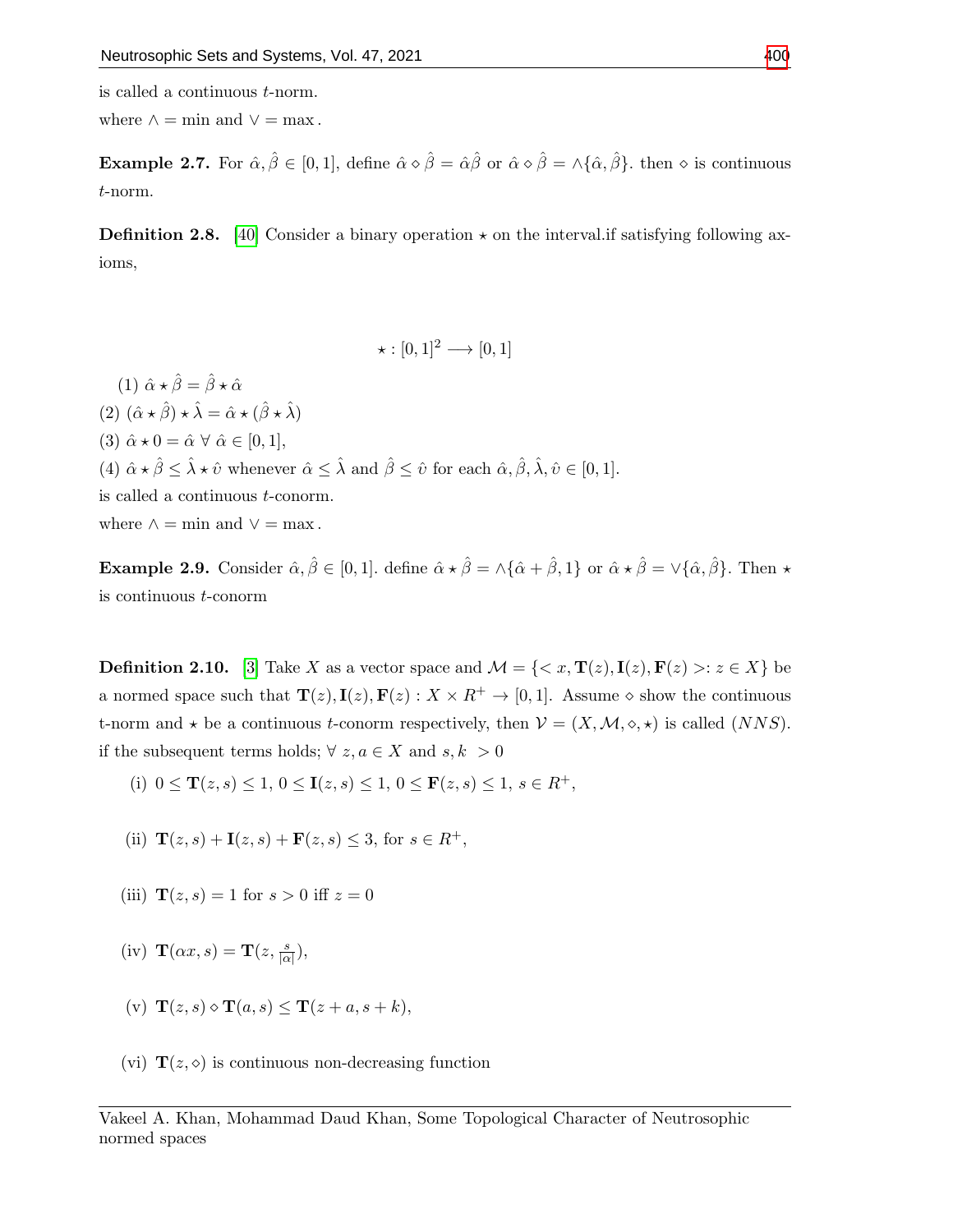- (vii)  $\lim_{s \to \infty} \mathbf{T}(z, s) = 1$
- (viii)  $I(z, s) = 0$  for  $s > 0$  iff  $z = 0$
- (ix)  $\mathbf{I}(\alpha z, s) = \mathbf{I}(y, \frac{s}{|\alpha|})$ , for each  $\alpha \neq 0$ ,

$$
(x) \mathbf{I}(z,s) \star \mathbf{I}(a,k) \ge \mathbf{I}(z+a,s+k),
$$

- (xi)  $\mathbf{I}(z, \star)$  is continuous non-increasing function,
- (xii)  $\lim_{s \to \infty} \mathbf{I}(z, s) = 0,$
- (xiii)  $\mathbf{F}(z, s) = 0$  for  $s > 0$  iff  $z = 0$
- (xiv)  $\mathbf{F}(\alpha z, s) = \mathbf{F}(z, \frac{s}{|\alpha|})$ , for each  $\alpha \neq 0$ ,
- (xv)  $\mathbf{F}(z, s) \star \mathbf{F}(z, k) \geq \mathbf{F}(z + a, s + k),$
- (xvi)  $\mathbf{F}(z,.)$  is continuous non-increasing function,
- (xvii)  $\lim_{s \to \infty} \mathbf{F}(z, s) = 0$ ,
- (xviii) If  $s \leq 0$ , then  $\mathbf{T}(z, s) = 0$ ,  $\mathbf{I}(z, s) = 1$ ,  $\mathbf{F}(z, s) = 1$ .

In this case  $\mathcal{M} = (\mathbf{T}, \mathbf{I}, \mathbf{F})$  is said to be neutrosophic normed  $(NNS)$ .

**Example 2.11.** [\[3\]](#page-12-0) Suppose  $(X, \| \cdot \|)$  be a NNS. Give the operations as  $TC \, z \diamond a = z + a - za$ and TN  $z \star a = \min(z, a)$ . For  $s > ||z||$ ,

$$
\mathbf{T}_0(z,s) = \frac{s}{s + ||z||}, \ \mathbf{I}_0(z,s) = \frac{||z||}{s + ||z||}, \ \mathbf{F}_0(z,s) = \frac{||z||}{s}.
$$
 (4)

for all  $z, a \in [0,1]$  and  $s > 0$ . If we take  $s \leq ||z||$ , and let  $\mathbf{T}_0$ ,  $\mathbf{I}_0$  and  $\mathbf{F}_0$  be neutrosophic sets on  $X \times (0, \infty)$  then

$$
\mathbf{T}_0(z,s) = 0, \mathbf{I}_0(z,s) = 1 \text{ and } \mathbf{F}_0(z,s) = 1.
$$

Then,  $(X, \mathcal{M}, \diamond, \star)$  is neutrosophic normed space such that  $\mathcal{M} : X \times R^+ \to [0, 1].$ 

Vakeel A. Khan, Mohammad Daud Khan, Some Topological Character of Neutrosophic normed spaces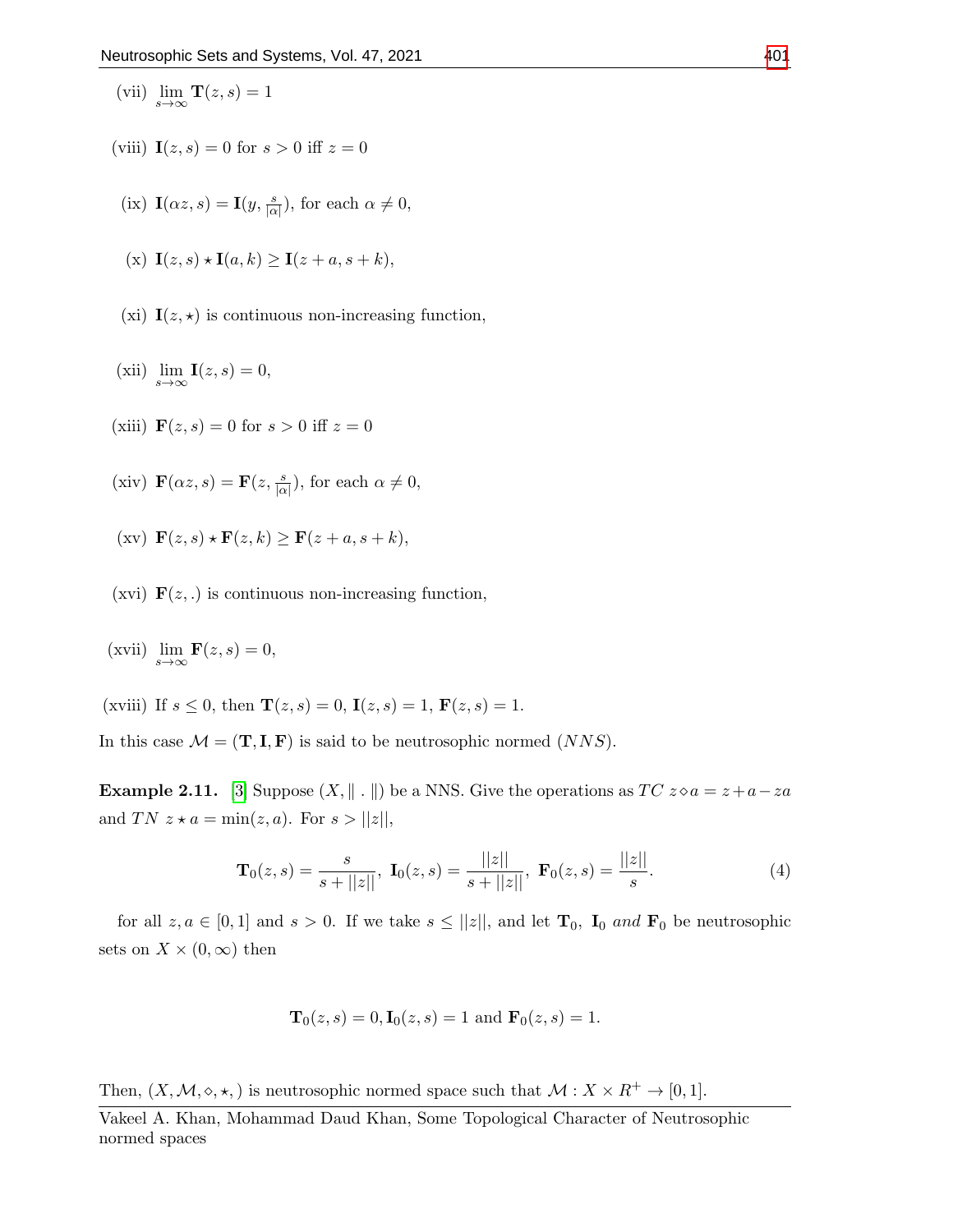## 3. Main Results

In this article, we examine the algebriac and topological properties on the space of neutrosophic statistical convegence given by :

**Definition 3.1.** [\[3\]](#page-12-0) Suppose  $(X, \mathcal{M}, \star, \diamond)$  be a *NNS* and  $z = (z_i)$  is called a Cauchy sequence with respect to M, if for each  $\epsilon > 0$  and  $s > 0 \exists$ ,  $u \in \mathbb{N}$  such that  $\mathbf{T}(z_j - a_k, s) > 1 - \epsilon$ ,  $\mathbf{I}(z_j - a_k, s) < \epsilon$  and  $\mathbf{F}(z_j - a_k, s) < \epsilon$  for all  $j, k \geq u$ .

**Definition 3.2.** Let X be a NNS, the sequence  $z = (z_j)$  in X is called convergent at  $\xi \in X$ iff  $\exists$ ,  $\check{N} \in \mathbb{N}$ , with respect NN  $(\mathbf{T}, \mathbf{I}, \mathbf{F})$  if for every  $\epsilon > 0$ ,  $s > 0$ 

$$
\mathbf{T}(\psi(z_j) - \xi, s) > 1 - \epsilon, \mathbf{I}(\psi(z_j) - \xi, s) < \epsilon \text{ and } \mathbf{F}(\psi(z_j) - \xi, s) < \epsilon \tag{5}
$$

for all  $j > N$ , i.e.,

 $\lim_{j\to\infty} \mathbf{T}(\psi(z_j) - \xi, s) = 1, \lim_{j\to\infty} \mathbf{I}(\psi(z_j) - \xi, s) = 0$  and  $\lim_{j\to\infty} \mathbf{F}(\psi(z_j) - \xi, s) = 0$ . In such case, we denote  $\mathcal{M} - \lim z_j = \xi$ .

**Definition 3.3.** (See [\[2\]](#page-12-13)).Suppose A and B be two normed linear spaces (NLS) and  $\psi$ :  $\mathcal{D} \to B$  be a linear operator, where  $\mathcal{D}(\psi) \subset A$  Then, the operator  $\psi$  is called a bounded, if  $\exists$ , a +ve real no  $c'$  such that

$$
||\psi z|| \le c'||z||, \ \forall z \in \mathcal{D}(\psi).
$$

The set of all bounded linear operators  $B(A, B)$  [\[2\]](#page-12-13) is a (NLS) normed by

$$
||\psi|| = \sup_{z \in A, ||z|| = 1} ||\psi z||
$$

and  $\mathbf{B}(A, B)$  is a Banach space if B is a Banach space.

Definition 3.4. Let us Consider two NLS A and B

$$
\psi: A \to B
$$

is called a compact linear operator, if

(i)  $\psi$  is linear

(ii)  $\psi$  maps every bounded sequence  $(z_j)$  in A on to a sequence  $\psi(z_j)$  in B which has a convergent subsequence.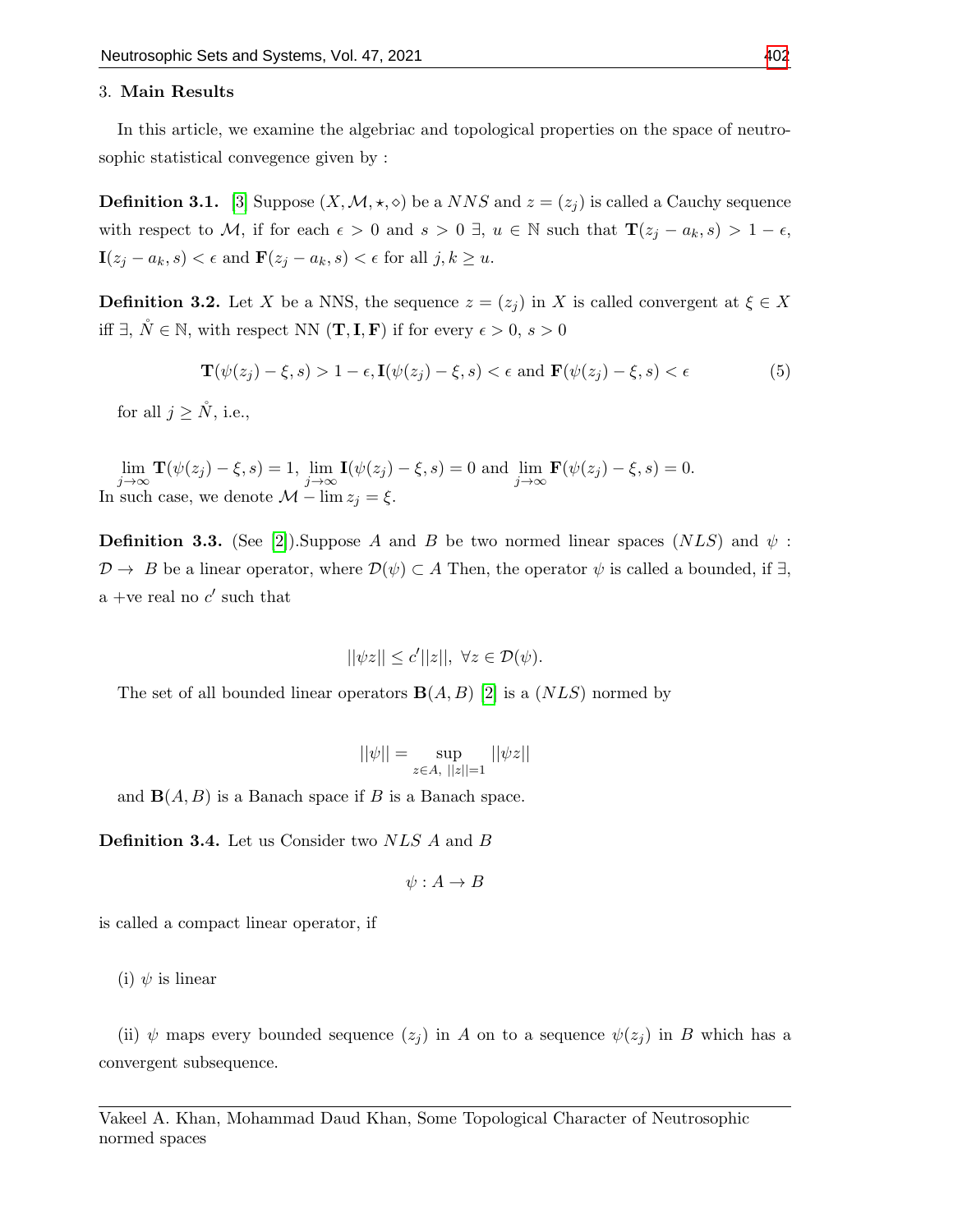The set of all compact linear operators  $\mathcal{C}(A, B)$  is a closed subspace of  $\mathbf{B}(A, B)$  and  $\mathcal{C}(A, B)$ is Banach space, if  $B$  is a Banach space.

Inspire by this [\[5\]](#page-12-14), we proposed the previous sequence spaces with the assist of compact operator in NNS:

$$
\mathcal{S}_{(\mathbf{T},\mathbf{I},\mathbf{F})}^{N}(\psi) = \left\{ (z_j) \in \ell_\infty : \ \exists \ k \in \mathbb{N}, \forall \ j \ge k, \mathbf{T}(\psi(z_j) - \xi, s) > 1 - \epsilon \ \text{or} \ \mathbf{I}(\psi(z_j) - \xi, s) \ge \epsilon \right\}
$$
\n
$$
\mathbf{F}(\psi(z_j) - \xi, s) \ge \epsilon \right\}.
$$

$$
S_{0(\mathbf{T},\mathbf{I},\mathbf{F})}^{N}(\psi) = \left\{ (z_j) \in \ell_\infty : \quad \exists \ k \in \mathbb{N}, \forall \ j \ge k, \mathbf{T}(\psi(z_j) - \xi, s) > 1 - \epsilon \text{ or } \mathbf{I}(\psi(z_j) - \xi, s) \ge \epsilon \right\}.
$$

$$
\mathbf{F}(\psi(z_j) - \xi, s) \ge \epsilon \left\}.
$$

**Definition 3.5.** [\[5\]](#page-12-14) Let  $V = (X, M, \diamond, \star)$  is a NNS. For  $s > 0$ . we define a open ball (OB)  $\mathcal{B}(r, z, s)(\psi)$  with centre  $z \in X$  and raduis  $0 < r < 1$ , there exist  $k \in \mathbb{N}$  such that for all  $j \geq k$ 

$$
\mathcal{B}(z,r,s)(\psi)=\{(a_j)\in \ell_\infty: \mathbf{T}(\psi(z_j)-\psi(a_k),s)<1-\epsilon \text{ or } \mathbf{I}(\psi(z_j)-\psi(a_k),s)<\epsilon, \ \mathbf{F}(\psi(z_j)-\psi(a_k),s)<\epsilon\}.
$$

Presently, we are prepared to state and demonstrate our primary outcomes. This hypothesis depends on the linearity of new characterize sequence spaces which is expressed as follows.

**Theorem 3.6.**  $\mathcal{S}_{(\mathbf{T},\mathbf{I},\mathbf{F})}^{N}(\psi)$  and  $S_{0(\mathbf{T},\mathbf{I},\mathbf{F})}^{N}(\psi)$  are linear spaces.

*Proof.* We shall prove the result for  $\mathcal{S}_{(\mathbf{T},\mathbf{I},\mathbf{F})}^{N}(\psi)$  the proof for the different space will take accordingly, let  $z = (z_j)$ ,  $a = (a_j) \in S^N_{(\mathbf{T},\mathbf{I},\mathbf{F})}(\psi)$  and  $\hbar, \eta$  be scalars then for a given  $\epsilon > 0$ , we have

$$
\mathcal{W}_1 = \left\{ j \in \mathbb{N} : \mathbf{T} \left( \psi(z_j) - \xi_1, \frac{s}{2|\hbar|} \right) \le 1 - \epsilon \text{ or } \mathbf{I} \left( \psi(z_j) - \xi_1, \frac{s}{2|\hbar|} \right) \ge \epsilon, \ \mathbf{F} \left( z_j - \xi_1, \frac{s}{2|\hbar|} \right) \ge \epsilon \right\}
$$

$$
\mathcal{W}_2 = \left\{ j \in \mathbb{N} : \mathbf{T} \left( \psi(a_j) - \xi_2, \frac{s}{2|\eta|} \right) \leq 1 - \epsilon \text{ or } \mathbf{I} \left( \psi(a_j) - \xi_2, \frac{s}{2|\eta|} \right) \geq \epsilon, \mathbf{F} \left( \psi(a_j) - \xi_2, \frac{s}{2|\eta|} \right) \geq \epsilon \right\}
$$

$$
\mathcal{W}_1^c = \left\{ j \in \mathbb{N} : \mathbf{T} \left( \psi(z_j) - \xi_1, \frac{s}{2|\hbar|} \right) > 1 - \epsilon \text{ or } \mathbf{I} \left( \psi(z_j) - \xi_1, \frac{s}{2|\hbar|} \right) < \epsilon, \mathbf{F} \left( \psi(z_j) - \xi_1, \frac{s}{2|\hbar|} \right) < \epsilon \right\}
$$

$$
\mathcal{W}_2^c = \left\{ j \in \mathbb{N} : \mathbf{T} \left( \psi(a_j) - \xi_2, \frac{s}{2|\eta|} \right) > 1 - \epsilon \text{ or } \mathbf{I} \left( \psi(a_j) - \xi_2, \frac{s}{2|\eta|} \right) < \epsilon, \mathbf{F} \left( \psi(a_j) - \xi_2, \frac{s}{2|\eta|} \right) < \epsilon \right\}
$$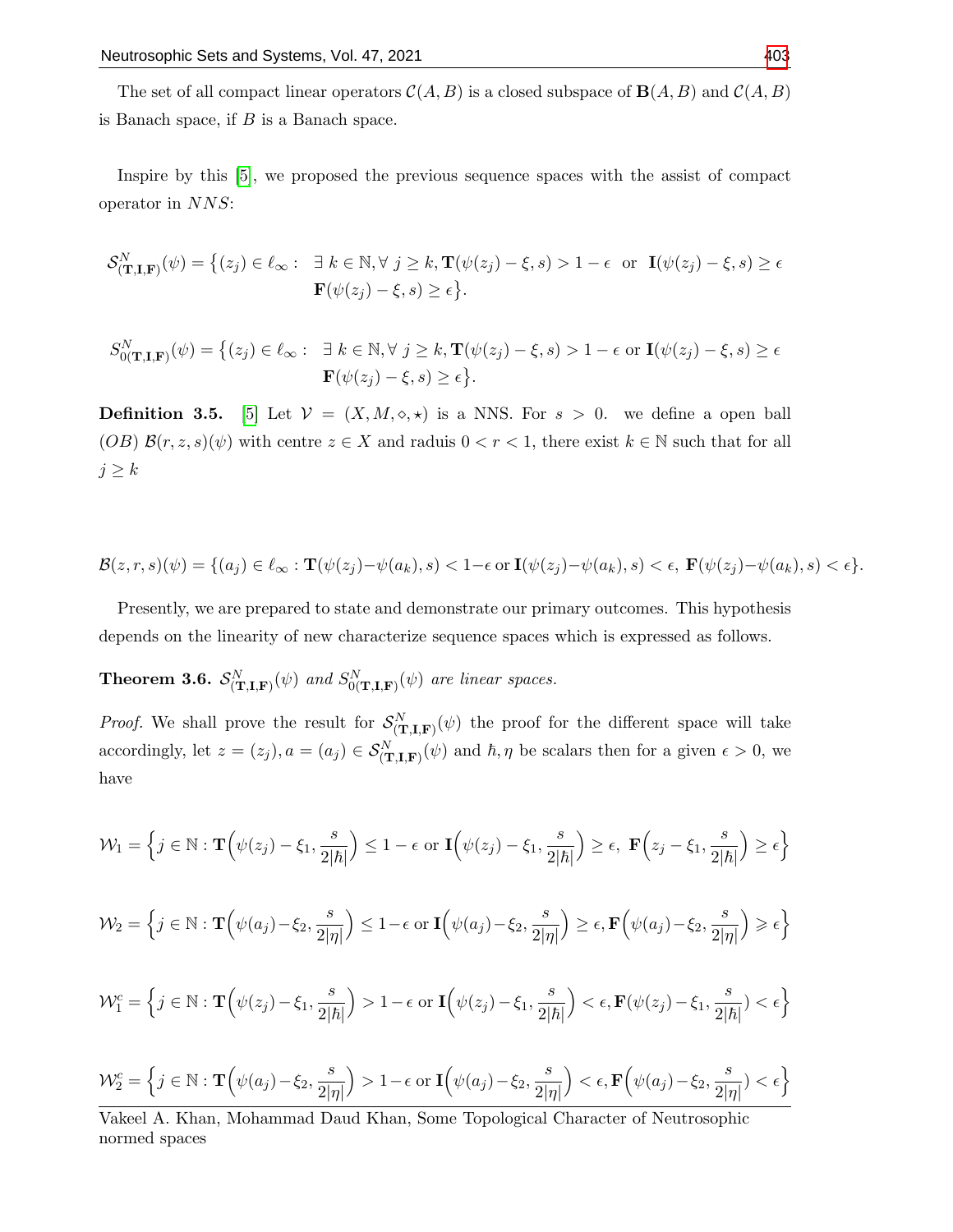Define the set  $W_3 = W_1 \cup W_2$  so that  $W_3 \in \mathcal{M}$ . It follow that  $W_3^c \neq \phi$ , we shall show that for each  $(z_j), (a_j) \in \mathcal{S}_{(\mathbf{T},\mathbf{I},\mathbf{F})}^N(\psi)$ .

$$
\mathcal{W}_3^c \subset \left\{ j \in \mathbb{N} : \quad \mathbf{T} \Big( (\hbar \psi(z_j) + \eta \psi(a_j)) - (\hbar \xi_1 + \eta \xi_2), s \Big) > 1 - \epsilon \text{ or } \mathbf{I} \Big( \hbar \psi(z_j) + \eta \psi(a_j)) - (\hbar \xi_1 + \eta \xi_2), s \Big) < \epsilon, \mathbf{F} \Big( (\hbar \psi(z_j) + \eta \psi(a_j)) - (\hbar \xi_1 + \eta \xi_2), s \Big) < \epsilon \right\}
$$

let  $m \in \mathcal{W}_3^c$ . In this case,

$$
\mathbf{T}\Big(\psi(z_m)-\xi_1,\frac{s}{2|\hbar|}\Big)>1-\epsilon \text{ or } \mathbf{I}\Big(\psi(z_m)-\xi_1,\frac{s}{2|\hbar|}\Big)<\epsilon, \mathbf{F}\Big(\psi(z_m)-\xi_1,\frac{s}{2|\hbar|}\Big)<\epsilon
$$

and

$$
\mathbf{T}\Big(\psi(a_m)-\xi_2,\tfrac{s}{2|\eta|}\Big)>1-\epsilon\,\,or\,\,\mathbf{I}\Big(\psi(a_m)-\xi_2,\tfrac{s}{2|\eta|}\Big)<\epsilon,\mathbf{F}\Big(\psi(a_m)-\xi_2,\tfrac{s}{2|\eta|}\Big)<\epsilon.
$$

We have

$$
\mathbf{T} \Big( (\hbar \psi(z_m) + \eta \psi(a_m)) - (\hbar \xi_1 + \eta \xi_2), s \Big)
$$

$$
\geq \mathbf{T} \left( \hbar \psi(z_m) - \hbar \xi_1, \frac{t}{2} \right) \diamond \mathbf{T} \left( \eta \psi(z_m) - \eta \xi_2, \frac{t}{2} \right)
$$

$$
= \mathbf{T} \left( \psi(z_m) - \xi_1, \frac{s}{2|\hbar|} \right) \star \mathbf{T} \left( \psi(z_m) - \xi_2, \frac{s}{2|\eta|} \right)
$$

$$
> (1 - \epsilon) \diamond (1 - \epsilon) = 1 - \epsilon.
$$

In similar way,

$$
\mathbf{I}((\hbar\psi(z_m)+\eta\psi(a_m))-(\hbar\xi_1+\eta\xi_2),s)
$$

$$
\leq \mathbf{I}\Big( \hbar \psi(z_m) - \hbar \xi_1, \frac{s}{2} \Big) \star \mathbf{I}\Big( \eta \psi(z_m) - \eta \xi_2, \frac{s}{2} \Big)
$$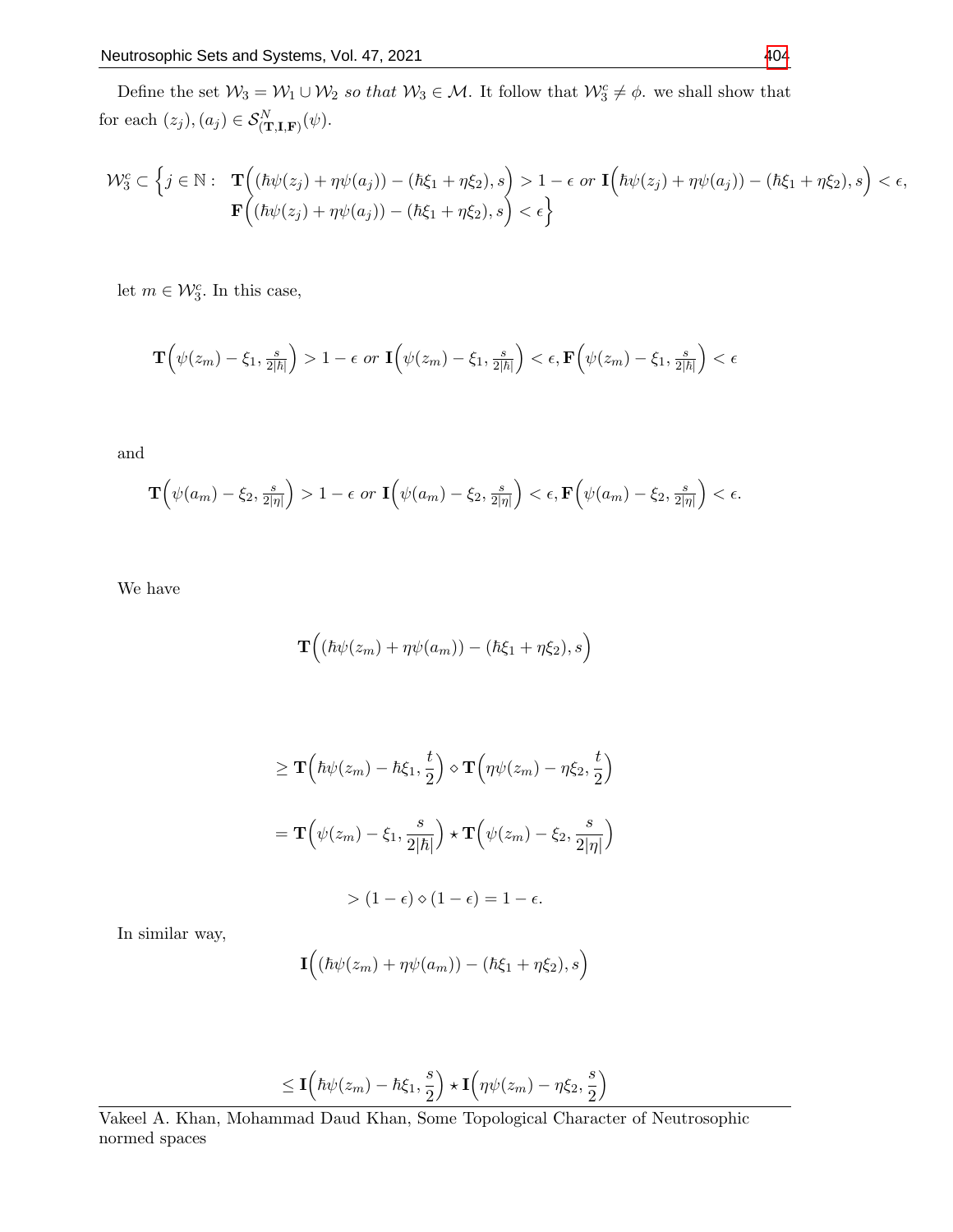$$
= \mathbf{I}\Big(\psi(z_m) - \xi_1, \frac{s}{2|\hbar|}\Big) \star \mathbf{I}\Big(\psi(z_m) - \xi_2, \frac{s}{2|\eta|}\Big) < \epsilon \star \epsilon < \epsilon.
$$

and,

$$
\mathbf{F}((\hbar\psi(z_m)+\eta\psi(a_m))-(\hbar\xi_1+\eta\xi_2),s)
$$

$$
\leq \mathbf{F} \Big( \hbar \psi(z_m) - \hbar \xi_1, \frac{s}{2} \Big) \star \mathbf{F} \Big( \eta \psi(z_m) - \eta \xi_2, \frac{s}{2} \Big)
$$
  
= 
$$
\mathbf{F} \Big( \psi(z_m) - \xi_1, \frac{s}{2|\hbar|} \Big) \star \mathbf{F} \Big( \psi(z_m) - \xi_2, \frac{s}{2|\eta|} \Big)
$$
  

$$
< \epsilon \star \epsilon < \epsilon.
$$

This implies that,

$$
\mathcal{W}_3^c \subset \left\{ j \in \mathbb{N} : \quad \mathbf{T} \Big( (\hbar \psi(z_j) + \eta \psi(a_j)) - (\hbar \xi_1 + \eta \xi_2), s \Big) > 1 - \epsilon \text{ or } \mathbf{I} \Big( \hbar \psi(z_j) + \eta \psi(a_j)) - (\hbar \xi_1 + \eta \xi_2), s \Big) < \epsilon, \mathbf{F} \Big( (\hbar \psi(z_j) + \eta \psi(a_j)) - (\hbar \xi_1 + \eta \xi_2), s \Big) < \epsilon \right\}.
$$

Hence  $\mathcal{S}_{(\mathbf{T},\mathbf{I},\mathbf{F})}^{N}(\psi)$  is a linear space.

**Remark 3.7.**  $\mathcal{S}_{(\mathbf{T},\mathbf{I},\mathbf{F})}^{N}(\psi)$  is an NNS.

Define  $\mathcal{T}_{(\mathbf{T},\mathbf{I},\mathbf{F})}^{N}(\psi) = \{W \subset \mathcal{S}_{(\mathbf{T},\mathbf{I},\mathbf{F})}^{N}(\psi) : \text{for every } z \in W, \exists, s > 0 \text{ and } r \in (0,1) \text{ such that }$  $\mathcal{B}(z, r, s)(\psi) \subset W$ .

**Theorem 3.8.** The topology  $\mathcal{T}^{N}_{(\mathbf{T},\mathbf{I},\mathbf{F})}(\psi)$  on  $\mathcal{S}^{N}_{(\mathbf{T},\mathbf{I},\mathbf{F})}(\psi)$  is first countable.

*Proof.*  $\{B_x(\frac{1}{n}\)$  $\frac{1}{n}, \frac{1}{n}$  $\mathcal{L}(\frac{1}{n})$ :  $n = 1, 2, 3, \ldots$  is a local base at  $x$ ,  $\mathcal{T}^N_{(\mathbf{T},\mathbf{I},\mathbf{F})}(\psi)$  on  $\mathcal{S}^N_{(\mathbf{T},\mathbf{I},\mathbf{F})}(\psi)$  is first countable.  $\mathcal{S}_{(\mathbf{T},\mathbf{I},\mathbf{F})}^{N}(\psi)$  is Hausdorff.

**Theorem 3.9.**  $\mathcal{S}_{(\mathbf{T},\mathbf{I},\mathbf{F})}^N(\psi)$  is an NNS and  $\mathcal{T}_{(\mathbf{T},\mathbf{I},\mathbf{F})}^N(\psi)$  is a topology on  $\mathcal{S}_{(\mathbf{T},\mathbf{I},\mathbf{F})}^N(\psi)$  Then a sequence  $(z_j) \in \mathcal{S}_{(\mathbf{T},\mathbf{I},\mathbf{F})}^N(\psi), (z_j) \to z,$ if and only if  $\mathbf{T}((\psi(z_j) - z), t) \to 1, \mathbf{I}((\psi(z_j) - z), s) \to t)$ 1 and  $\mathbf{F}((\psi(z_j) - z), s) \to 1$  as  $j \to \infty$ .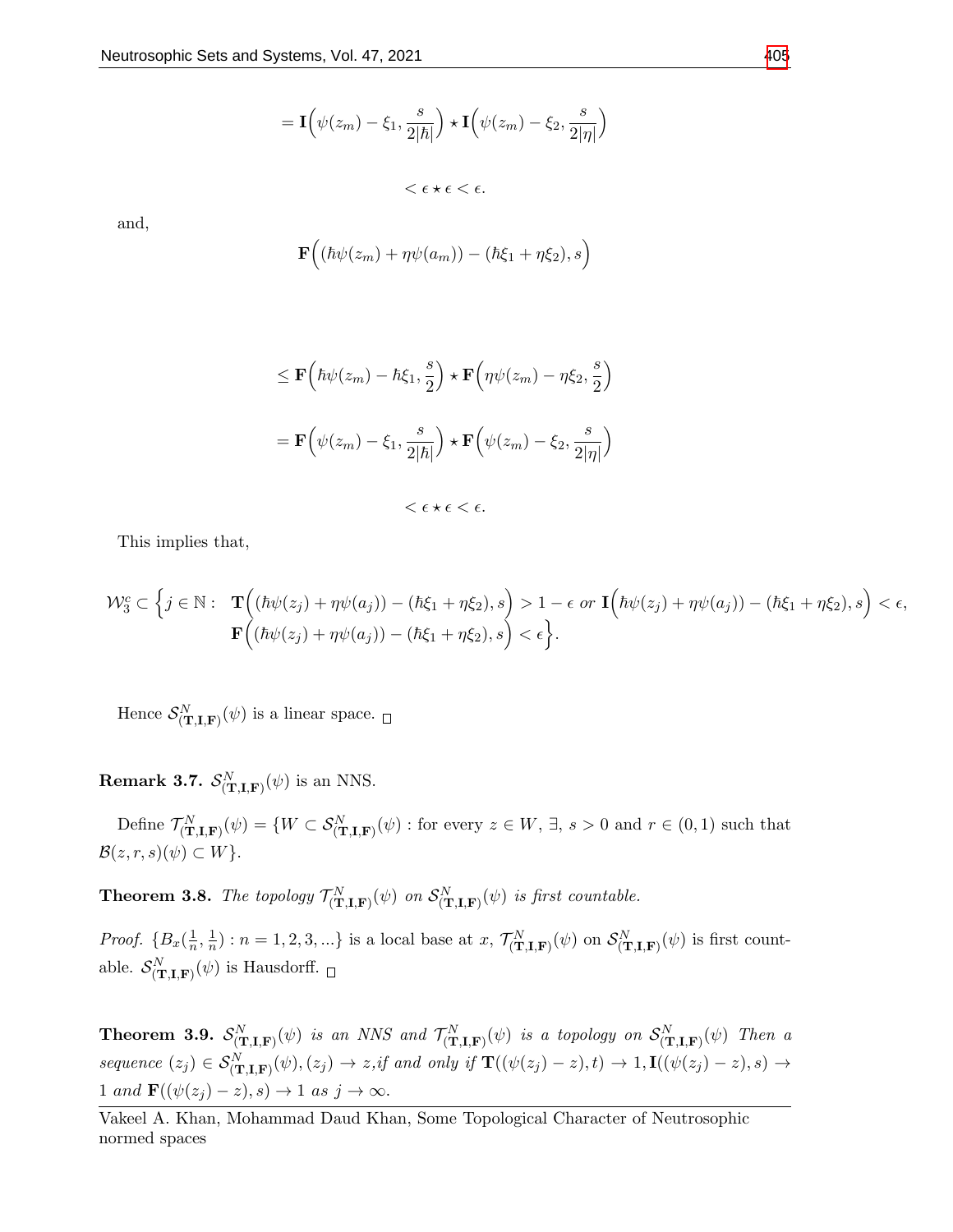*Proof.* Fix  $s_0 > 0$ . suppose  $\psi(z_j) \to z$ . Then for  $r \in (0,1)$   $\exists$ ,  $n_0 \in \mathbb{N}$  such that  $(\psi(z_j)) \in$  $B_z(r, s)$  for all  $j \geq n_0$ ,

$$
B_z(r,s) = \left\{ j \in \mathbb{N} : \mathbf{T}(\psi(z_j) - z, s) \text{ or } \mathbf{I}(\psi(z_j) - z, s) < r, \mathbf{F}(\psi(z_j) - z, s) < r \right\}
$$

Such that,  $B_z^c(r,s)$  Then,

$$
1-\mathbf{T}((\psi(z_j)-z),s) < r \text{ and } \mathbf{I}((\psi(z_j)-z),s) < r, \mathbf{F}((\psi(z_j)-z),s) < r.
$$

Hence,

$$
\mathbf{T}((\psi(z_j)-z),s) \to 1 \text{ and } \mathbf{I}((\psi(z_j-z),s) \to 0, \mathbf{F}((\psi(z_j-z),s) \to 0 \text{ as } j \to \infty.
$$

 $\leftarrow$ 

if for every  $s > 0$ ,  $\mathbf{T}((\psi(z_j) - z), s) \to 1$  and  $\mathbf{I}((\psi(z_j) - z), s) \to 0$ ,  $\mathbf{F}((\psi(x_k) - x), s) \to 0$  as  $j \to \infty$  then for  $r \in (0,1)$   $\exists, n_0 \in \mathbb{N}$  such that  $1-\mathbf{T}((\psi(z_j)-z), s) < r$  and  $\mathbf{I}((\psi(z_j)-z), s) < r$ ,  $\mathbf{F}((\psi(z_j) - z), s) < r$  for all  $j \geq n_0$ .

It follows that  $\mathbf{T}((\psi(z_j) - z), s) > 1 - r$  and  $\mathbf{I}((\psi(z_j) - z), s) < r$ ,  $\mathbf{F}((\psi(z_j) - z), s) < r$  for all  $j \geq n_0$ . Thus  $(\psi(z_j)) \in B_z^c(r, s)$  for all  $j \geq n_0$  and hence  $\to \psi(z_j)$ 

**Theorem 3.10.** A sequence  $z = (z_k) \in \mathcal{S}_{(\mathbf{T},\mathbf{I},\mathbf{F})}^N(\psi)$  is M-convergent iff for each  $\epsilon > 0$  and  $s > 0 \exists$ , a number  $\mathcal{K} = \mathcal{K}(z, \epsilon, t)$  such that

$$
\left\{j \in \mathbb{N}: \mathbf{T}\Big((\psi(z_j)-\ell),\frac{s}{2}\Big)>1-\epsilon \text{ or } \mathbf{I}\Big(\psi((z_j)-\ell),\frac{s}{2}\Big)<\epsilon \text{ or } \mathbf{F}\Big((\psi(z_j)-\ell),\frac{s}{2}\Big)<\epsilon\right\}
$$

*Proof.* Suppose  $\mathcal{M}$  – lim  $x = \ell$ . For a given  $\epsilon > 0$ , Let  $s > 0$  such that  $(1 - \epsilon) \circ (1 - \epsilon) > 1 - s$ and  $\epsilon \star \epsilon < s, \epsilon \star \epsilon < s$ . Then for every  $z \in S^N_{(\mathbf{T},\mathbf{I},\mathbf{F})}(\psi)$ 

$$
\mathcal{W} = \left\{ j \in \mathbb{N} : \mathbf{T} \Big( (\psi(z_j) - \ell), \frac{s}{2} \Big) \le 1 - \epsilon \text{ or } \mathbf{I} \Big( (\psi(z_j) - \ell), \frac{s}{2} \Big) \ge \epsilon, \mathbf{F} ((\psi(z_j) - \ell), \frac{s}{2}) \ge \epsilon \right\}
$$

which implies that

$$
\mathcal{W}^c = \left\{ j \in \mathbb{N} : \mathbf{T} \Big( (\psi(z_j) - \ell), \frac{s}{2} \Big) > 1 - \epsilon \text{ or } \mathbf{I} \Big( (\psi(z_j) - \ell), \frac{s}{2} \Big) < \epsilon, \mathbf{F} \Big( (\psi(z_j) - \ell), \frac{s}{2} \Big) < \epsilon \right\}
$$

Conversely, take  $N \in \mathcal{W}$ . Then

$$
\mathbf{T}\Big(\big(\psi(z_j)-\ell\big),\frac{s}{2}\Big)>1-\epsilon\,\,or\,\, \mathbf{I}\Big(\big(\psi(z_j)-\ell\big),\frac{s}{2}\Big)<\epsilon,\mathbf{F}\Big(\big(\psi(z_j)-\ell\big),\frac{s}{2}\Big)<\epsilon.
$$

Now we have to prove that  $\exists$ , a number  $\mathcal{K} = \mathcal{K}(z, \epsilon, t)$  such that,

$$
\left\{j \in \mathbb{N} : \mathbf{T}(\psi(z_j) - \psi(z_N), s) \leq 1 - \gamma \text{ or } \mathbf{I}(\psi(z_k) - \psi(z_N)), s) \geq \gamma, \mathbf{F}(\psi(z_j) - \psi(z_N), s) \geq \gamma\right\}
$$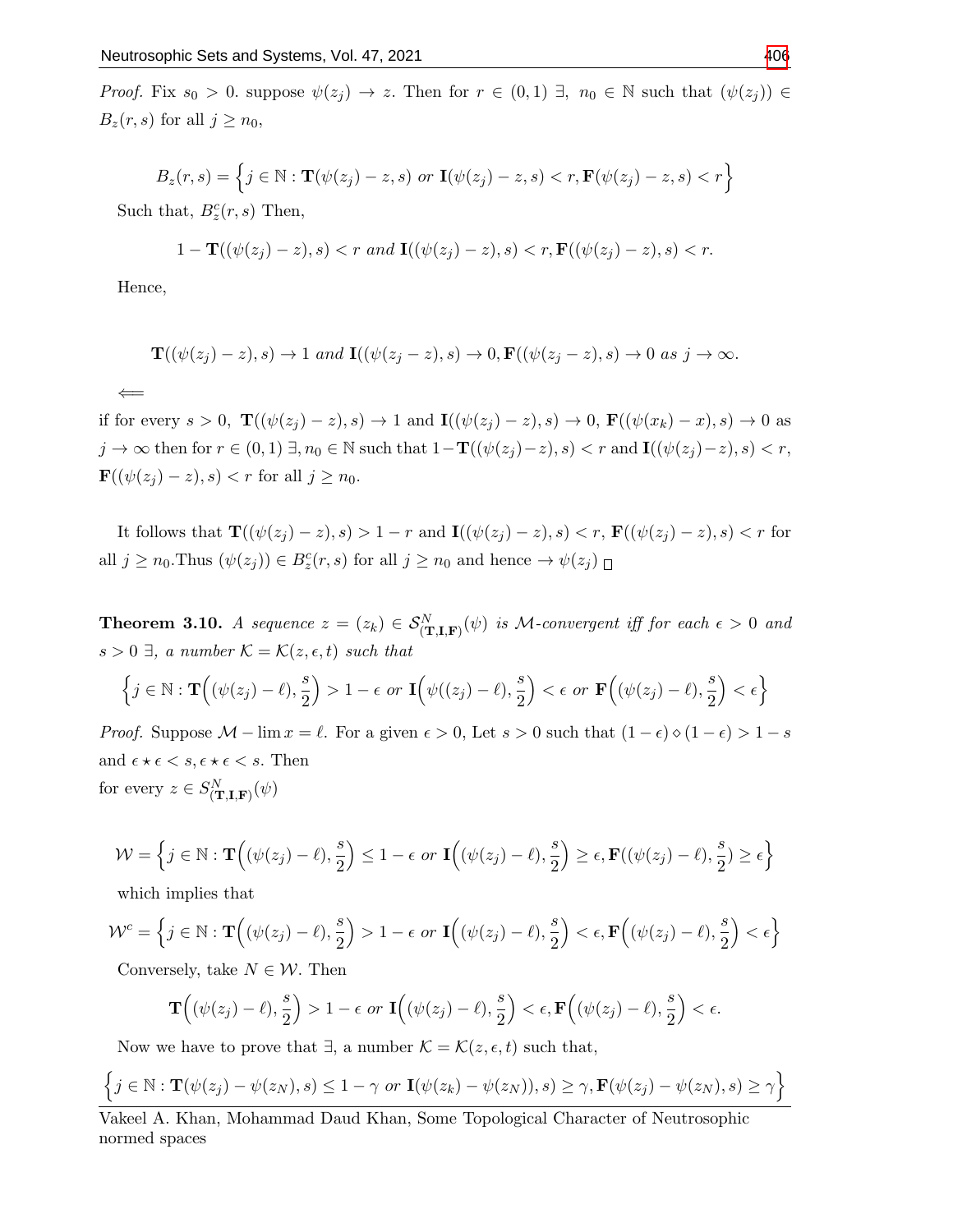for each  $z \in S_{(\mathbf{T},\mathbf{I},\mathbf{F})}^{N}(\psi)$ 

$$
B = \Big\{j \in \mathbb{N} : \mathbf{T}(\psi(z_j) - \psi(z_N), s) \leq 1 - \gamma \text{ or } \mathbf{I}(\psi(z_j) - \psi(z_N), s) \geq \gamma, \mathbf{F}(\psi(z_j) - \psi(z_N), s) \geq \gamma \Big\}.
$$

Now we will prove that  $B \subset \mathcal{W}$ . consider that  $B \subseteq \mathcal{W}$  Then  $\exists, n \in B$  and  $n \notin \mathcal{W}$  so we get

$$
\mathbf{T}(\psi(z_n) - \psi(x_N)), s) \le 1 - s \text{ or } \mathbf{I}(\psi(z_n - \ell), \frac{s}{2}) > 1 - \epsilon, \mathbf{F}\Big(\psi(z_n - \ell), \frac{s}{2}) > 1 - \epsilon
$$

In a diffrent way  $\mathbf{T}((\psi(z_N)-\ell),\frac{s}{2})$  $\left(\frac{s}{2}\right) > 1 - \epsilon$  Therefore we have

$$
1-\gamma \geq \mathbf{T}(\psi(z_j)-\psi(z_N)), s) \geq \mathbf{T}\Big((\psi(z_n)-\ell), \frac{s}{2}\Big) \diamond \mathbf{T}\Big((\psi(z_N)-\ell), \frac{s}{2}\Big) \geq (1-\epsilon)\diamond(1-\epsilon) > 1-\gamma,
$$

which is impossible. At the same time,

$$
\mathbf{I}(\psi(z_n) - \psi(z_N)), s) \ge \gamma \text{ or } \mathbf{I}\Big((\psi(z_n) - \ell), \frac{s}{2}\Big) < \epsilon,
$$

In a similar way,

$$
\mathbf{I}\Big((\psi(z_N)-\ell),\frac{s}{2}\Big)<\epsilon,
$$

$$
\gamma \le \mathbf{I}(\psi(z_n) - \psi(z_N), s) \le \mathbf{I}\Big((\psi(z_n) - \ell), \frac{s}{2}\Big) \star \mathbf{I}\Big((\psi(z_N) - \ell), \frac{s}{2}\Big) \le \epsilon \star \epsilon < \gamma,
$$

which is impossible.At the same time,

$$
\mathbf{F}(\psi(z_n)-(z_N)),s)\geq \gamma \text{ or }\mathbf{F}\Big((\psi(x_n)-\ell),\frac{s}{2}\Big)<\epsilon,
$$

In particular,

$$
\mathbf{F}\Big(\psi(z_N)-\ell),\frac{s}{2}\Big)<\epsilon
$$

$$
\gamma \leq \mathbf{F}(\psi(z_n) - \psi(z_N), s) \leq \mathbf{F}\Big(\psi(z_n) - \ell\big), \frac{s}{2}\Big) \star \mathbf{F}\Big((\psi(z_N) - \ell), \frac{s}{2}\Big) \leq \epsilon \star \epsilon < \gamma,
$$

which is impossible. Therefore  $B\subset \mathcal{W}.$  Hence  $\mathcal{W}\in \mathcal{M}$  implies  $B\in \mathcal{M}.$   $\Box$ 

**Definition 3.11.** Let  $V = (X, M, \diamond, \star)$  is a NNS. For  $0 < s < 1$  we fix a closed ball  $\mathcal{B}[z, r, s]$ with centre  $z \in X$  and raduis  $r > 0$ , there exist  $k \in \mathbb{N}$  such that for all  $j \geq k$ 

$$
\mathcal{B}[z,r,s] = \{(a_k) \in \ell_\infty : \mathbf{T}(\psi(z_j) - \psi(a_k), s) \ge 1 - r \text{ or } \mathbf{I}(\psi(z_j) - \psi(a_k), s) \le r, \ \mathbf{F}(\psi(z_j) - \psi(a_k), s) \le r\}.
$$

**Lemma 3.12.** Every closed ball  $\mathcal{B}[z, r, s](\psi)$  is a closed set  $(CS)$ .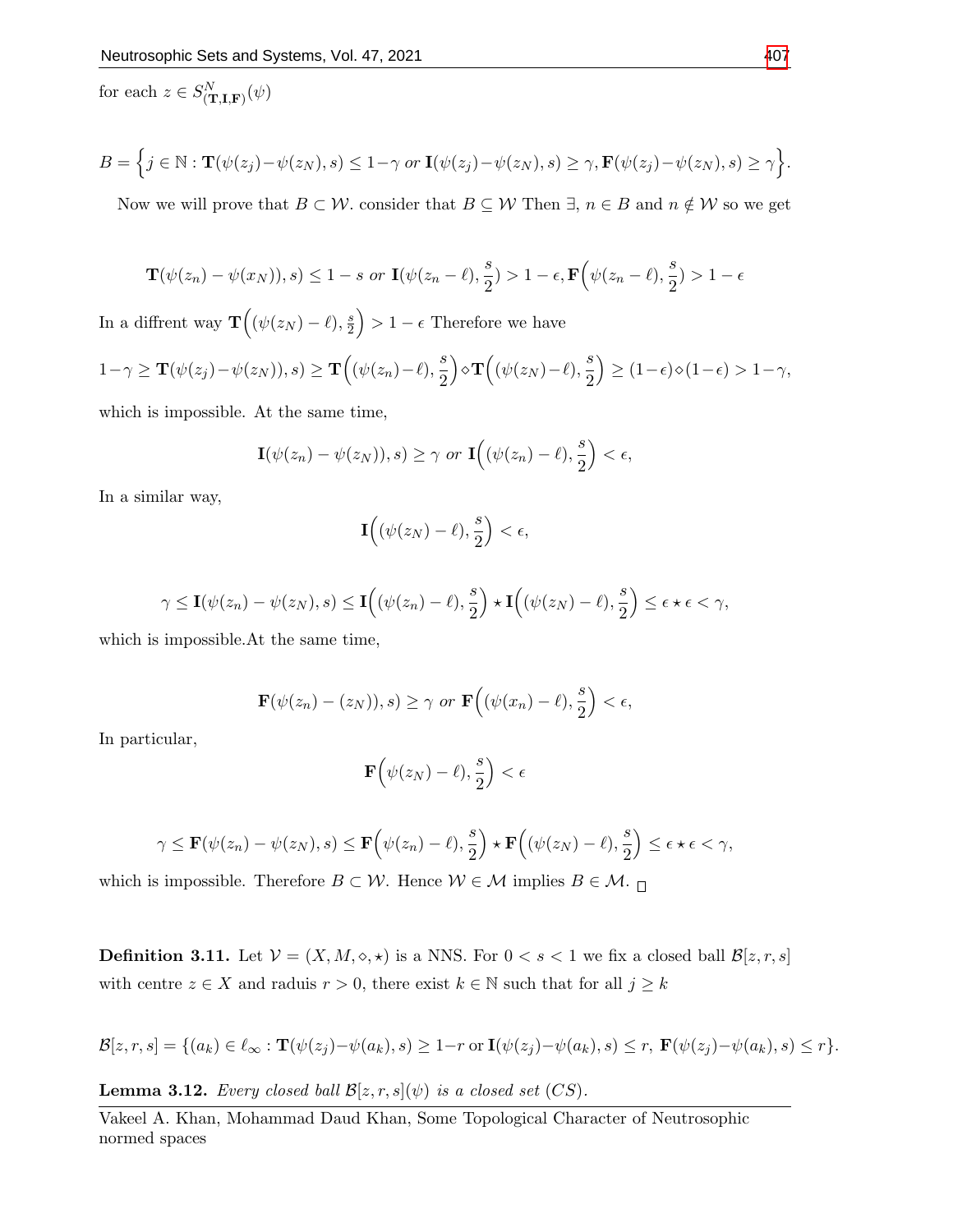*Proof.* Consider  $a = (a_j) \in \ell_\infty$  such that  $a \in \overline{\mathcal{B}[z,r,s](\psi)}$ . Since X is first countable,  $\exists$ ,  $a = (a_j) \in \overline{\mathcal{B}[z,r,s](\psi)}$  such that  $a_j \longrightarrow a$  as  $j \longrightarrow \infty$ . implies the set

$$
X = \Big\{(a_j) \in \ell_\infty : \mathbf{T}(\psi(z_j) - \psi(a_j), s) \ge 1 - r \text{ or } \mathbf{I}(\psi(z_j) - \psi(a_j), s) \le r, \ \mathbf{F}(\psi(z_j) - \psi(a_j), s) \le r \Big\}.
$$
  
Since  $a_j \longrightarrow a$ ,  $\mathbf{T}(\psi(a_j) - \psi(a), s) \longrightarrow 1$  and  $\mathbf{I}(\psi(a_j) - \psi(a), s) \longrightarrow 0$ ,  $\mathbf{F}(\psi(a_i) - \psi(a), s) \longrightarrow 0$ , as  $j \longrightarrow \infty$ . for all s. For a given  $\epsilon > 0$ ,

Hence for  $j \in X$ 

$$
\mathbf{T}(\psi(z) - \psi(a), s + \epsilon) \ge \lim_{j \to \infty} \mathbf{T}(\psi(z) - \psi(a_j), s) \diamond \mathbf{T}(\psi(a_j) - \psi(a), \epsilon) \ge 1 \diamond (1 - r) = 1 - r
$$

and

$$
\mathbf{I}(\psi(z) - \psi(a), s + \epsilon) \leq \lim_{j \to \infty} \mathbf{I}(\psi(z) - \psi(a_j), s) \star \mathbf{I}(\psi(a_j) - \psi(a), \epsilon) \leq 0 \star r = r.
$$

$$
\mathbf{F}(\psi(z) - \psi(a), s + \epsilon) \leq \lim_{j \to \infty} \mathbf{F}(\psi(z) - \psi(a_j), s) \star \mathbf{F}(\psi(a_j) - \psi(a), \epsilon) \leq 0 \star r = r.
$$

In particuler for  $b \in \mathbb{N}$ , take  $\epsilon = \frac{1}{b}$  $\frac{1}{b}$ . Then,

$$
\mathbf{T}(\psi(z) - \psi(a), s) = \lim_{b \to \infty} \mathbf{T}(\psi(z) - \psi(a), s + \frac{1}{b}) \ge 1 - r.
$$

and

$$
\mathbf{I}(\psi(z) - \psi(a), s) = \lim_{b \to \infty} \mathbf{I}(\psi(z) - \psi(a), r + \frac{1}{b}) \le r.
$$

$$
\mathbf{F}(\psi(z) - \psi(a), s) = \lim_{b \to \infty} \mathbf{F}(\psi(z) - \psi(a), s + \frac{1}{b}) \leq r.
$$

 $\implies$  The set

$$
\Big\{(a_j) \in \ell_\infty : \mathbf{T}(\psi(z_j) - \psi(a_j), s) \ge 1 - r \text{ or } \mathbf{I}(\psi(z_j) - \psi(a_j), s) \le r, \ \mathbf{F}(\psi(z_j) - \psi(a_j), s) \le r \Big\}.
$$
  

$$
\implies a \in B[z, r, s](\psi). \text{ Therefore } B[z, r, s](\psi) \text{ is a closed set. } \Box
$$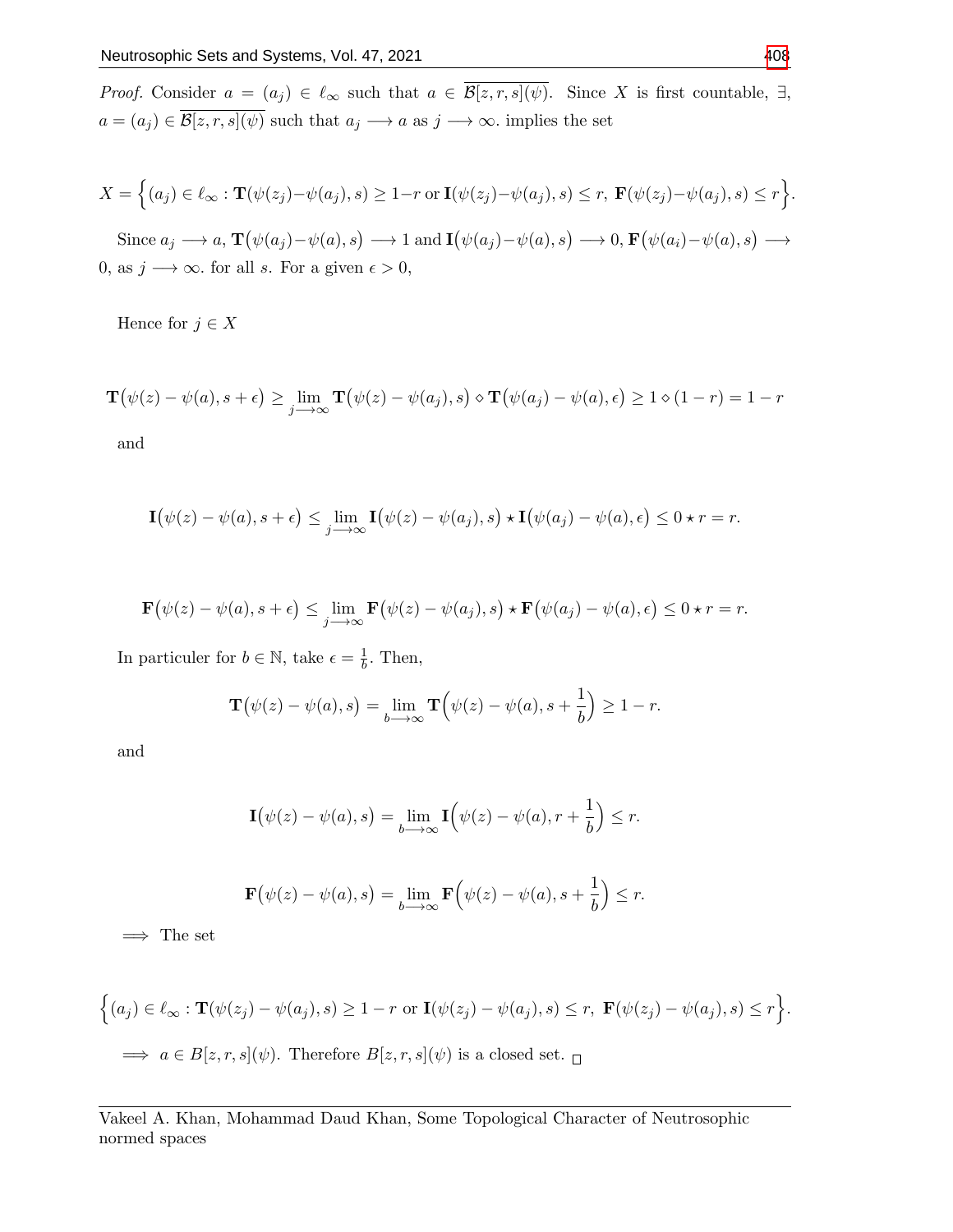## 4. Conclusions

In this review, we have studied the concept of statistical convergence using neutrosophic norm space with the help of compact operator, which has an important place in the literature. We have defined the compact operator form statistical convergence of sequence spaces  $\mathcal{S}^N_{(\mathbf{T},\mathbf{I},\mathbf{F})}(\psi)$  and  $S^N_{0(\mathbf{T},\mathbf{I},\mathbf{F})}(\psi)$  and investigated basic properties. These are illustrated by proper examples.

#### Acknowledgement

We wish to thank the referee for his/her valuable suggestions and comments which improved the work considerably.

## References

- <span id="page-12-8"></span>1. Smarandache, F. (1999). A unifying field in logics, Neutrosophic Probability, Set and Logic, Rehoboth: American Research Press.
- <span id="page-12-13"></span>2. Kreyszig E. Introductory Functional Analysis with Application. New York, Chicheste, Brisbane, Toronto: John Wiley and Sons, Inc; 1978
- <span id="page-12-0"></span>3. M. Kirişci, N. Şimşek, Neutrosophic normed spaces and statistical convergence,The Journal of Analysis, (2020) 1-15. J Anal 28, 1059–1073 (2020). https://doi.org/10.1007/s41478-020-00234-0
- <span id="page-12-1"></span>4. L.A. Zadeh, Fuzzy sets, Inform. Control 8 (1965) 338-353.
- <span id="page-12-14"></span>5. M. Kirişci, N. Şimşek, Neutrosophic Metric Spaces, arXiv preprint arXiv:1907.00798.
- <span id="page-12-3"></span>6. J.H. Park, Intuitionistic fuzzy metric spaces, Chaos Solitons Fractals 22 (2004) 1039-1046.
- <span id="page-12-12"></span>7. R. Saadati, J.H. Park, On the intuitionistic fuzzy topological spaces, Chaos Solitons Fractals 27 (2006) 331-344.
- <span id="page-12-11"></span>8. B.C. Tripathy, A. Baruah, M. Et and M. Gungor : On almost statistical convergence of new type of generalized difference sequence of fuzzy numbers, Iranian Journal of Science and Technology, Transacations A : Science,  $36(2)(2012)$ , 147-155.
- <span id="page-12-5"></span>9. F. Smarandache, Neutrosophic Set is a Generalization of Intuitionistic Fuzzy Set, Inconsistent Intuitionistic Fuzzy Set (Picture Fuzzy Set, Ternary Fuzzy Set), Pythagorean Fuzzy Set, Spherical Fuzzy Set, and q-Rung Orthopair Fuzzy Set, while Neutrosophication is a Generalization of Regret Theory, Grey System Theory, and Three-Ways Decision (revisited), Journal of New Theory, 29 2019, 1-31.
- <span id="page-12-6"></span>10. F. Smarandache, NeutroAlgebra is a Generalization of Partial Algebra, International Journal of Neutrosophic Science (IJNS), Volume 2, 2020.
- <span id="page-12-9"></span>11. Das, S., and Pramanik, S. (2020). Neutrosophic simply soft open set in neutrosophic soft topological space. Neutrosophic Sets and Systems, 38, 235-243.
- <span id="page-12-7"></span>12. F. Smarandache, NeutroAlgebraic Structures and AntiAlgebraic Structures, in Advances of Standard and Nonstandard Neutrosophic Theories , Pons Publishing House Brussels, Belgium., Chapter No. 6, pages 240 - 265 , 2019.
- <span id="page-12-2"></span>13. B.C. Tripathy and R. Goswami: Fuzzy real valued p-absolutely summable multiple sequences in probabilistic normed spaces; Afrika Matematika, 26 (7-8), (2015) 1281-1289.
- <span id="page-12-4"></span>14. M. Mursaleen, S. A. Mohiuddine, Statistical convergence of double sequences in intuitionistic fuzzy normed spaces, Chaos, Solitons & Fractals 41(5)(2009) 2414–2421.
- <span id="page-12-10"></span>15. Das, S. and Pramanik, S. (2020). Generalized neutrosophic b-open sets in neutrosophic topological space, Neutrosophic Sets and Systems, 35, 522-530.
- 16. Steinhaus H (1951) Sur la convergence ordinaire et la convergence asymptotique. Colloq. Math. 2: